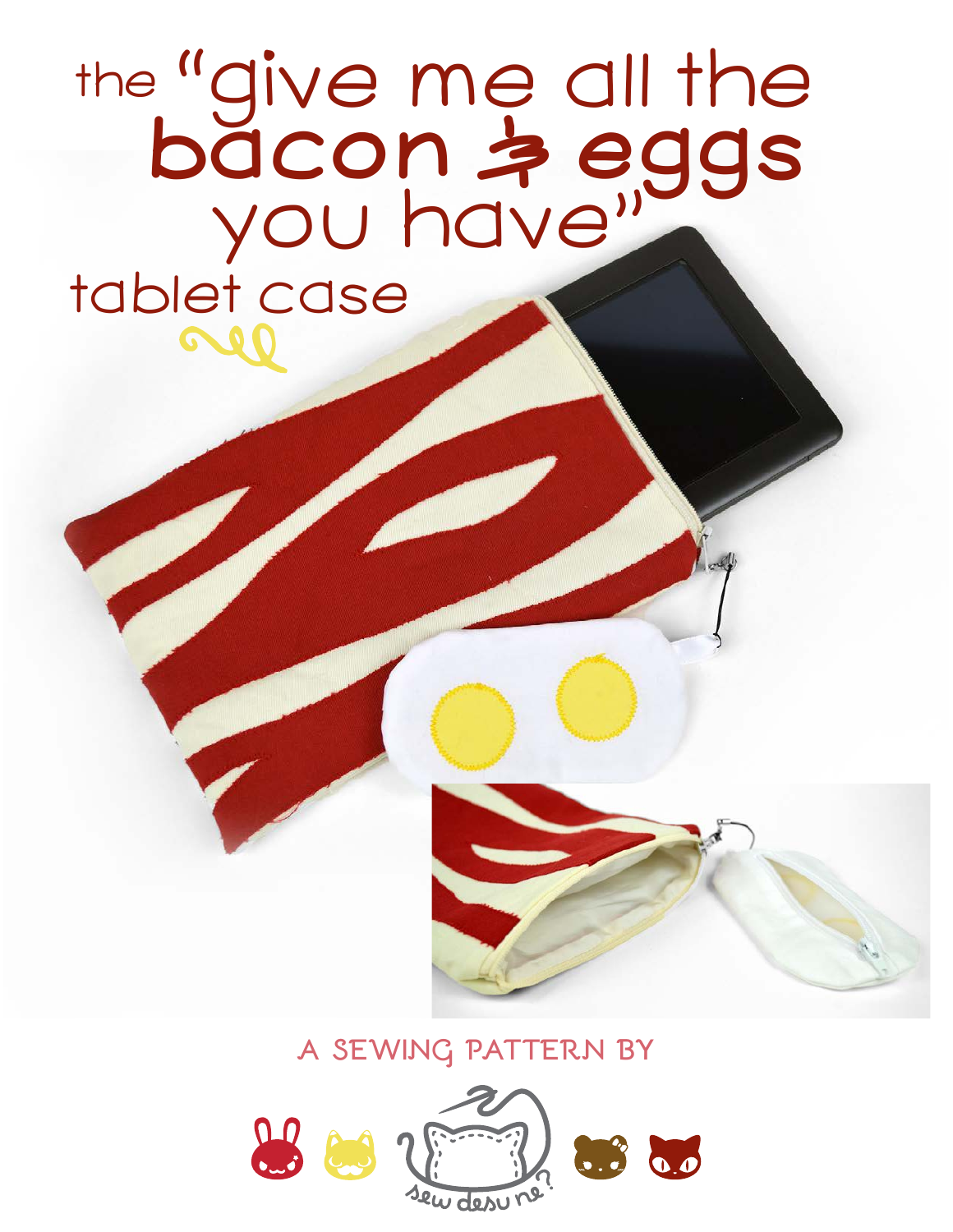SEWING TUTORIAL

# **tablet case**

**bdcon**  $\Rightarrow$  **egg** This project on its own is just a simple zippered pouch, sized for a 7" tablet with accompanying small pouch. But with the optional applique it looks like a set of bacon and eggs, a gastronomic tribute to the great Ron Swanson

#### $\Box$

Very straightforward, though there are French seams one 6 1/2"  $\times$  9" case and one 5"  $\times$  3" pouch and some zippers to deal with if you find those tricky.

makes:

| • 1/4 yd. of medium to heavyweight            | · Appliqué supplies:                                         |
|-----------------------------------------------|--------------------------------------------------------------|
| cream fabric for bacon case (denim            | • 2" x 5" scrap of yellow appliqué                           |
| or canvas would work great - I used<br>twill) | fabric<br>$\cdot$ 20" $\times$ 10" (1/4 yd.) of red appliqué |
| • 1/4 yd. of lightweight fabric for lining    | fabric                                                       |
| (light cotton would be perfect - I            | • 20" $\times$ 10" (1/4 yd.) of light or                     |
| used polyester lining fabric)                 | heavy duty fusible web                                       |
| . 1/8 yd. of light to medium weight           | • Matching sewing thread                                     |
| white fabric for egg case (light twill        | · Basic sewing tools (sewing machine,                        |
| or cotton would be perfect - I used           | scissors, <i>iron</i> , needles, pins, fabric                |
| a light shirting fabric)                      | marker, seam ripper)                                         |
| · 6" (at least) white zipper                  |                                                              |
| · 8" (at least) cream zipper                  |                                                              |
| • 2 1/2" of thin white ribbon                 |                                                              |
| • Charm lanyard or keychain                   |                                                              |
|                                               |                                                              |
|                                               |                                                              |

#### **before you begin:**

- **1.** Print out the project pattern, pages 8-11
- **2.** Assemble the pattern pieces by lining up the page markings (A1 to A2, B3 to B4, and so on)
- **3.** Lay out the pattern pieces on your fabric and cut them out
- **4.** Mark the fabric pieces with the guidelines from the pattern

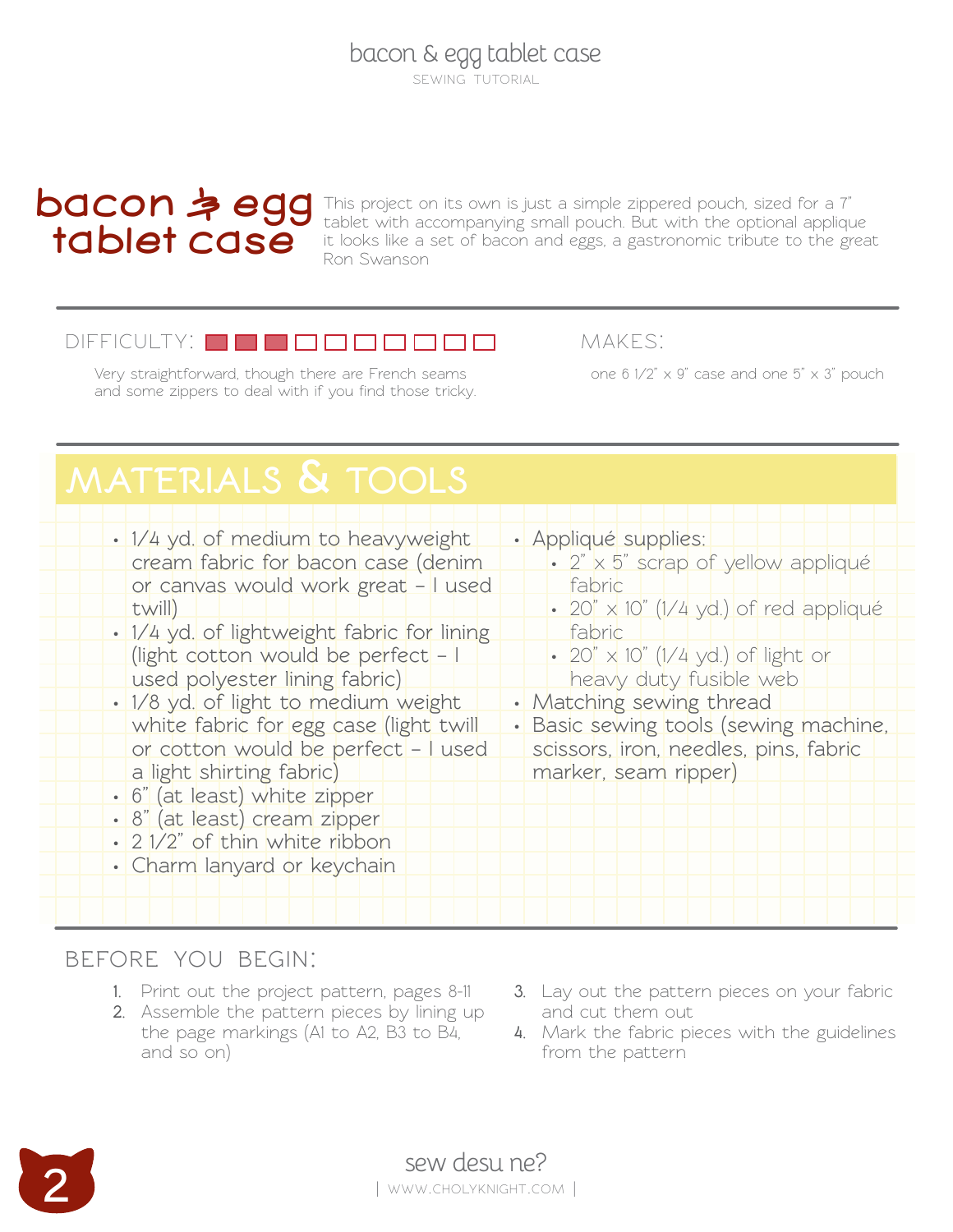sewing tutorial



For the bacon case, we start with the appliqué. You'll want to trace the bacon stripes to your fusible web, iron it to your appliqué fabric, cut the pieces out, then iron them to your case pieces however you prefer.

I sewed mine down with a zigzag stitch, though you could go with a straight or satin stitch if you like. You could also skip the sewing altogether if you've used heavy duty fusible web, as the adhesive in the heavy stuff is enough to hold the pieces down without sewing.



Next up is the zipper. Trim your bacon case zipper down to 6 1/2", then sew the zipper tabs on each end. Do this by sandwiching the cut ends of the zipper between the short ends of two of your zipper tab pieces. Sew all three layers together, then repeat the same thing for the other side. Press the fabric away from For the bacon case, <br>
start with the appliq<br>
You'll want to trace to bacon stripes to your<br>
web, iron it to your applic<br>
fabric, cut the pieces out, t<br>
iron them to your case piec<br>
however you prefer.<br>
I sewed mine down wi

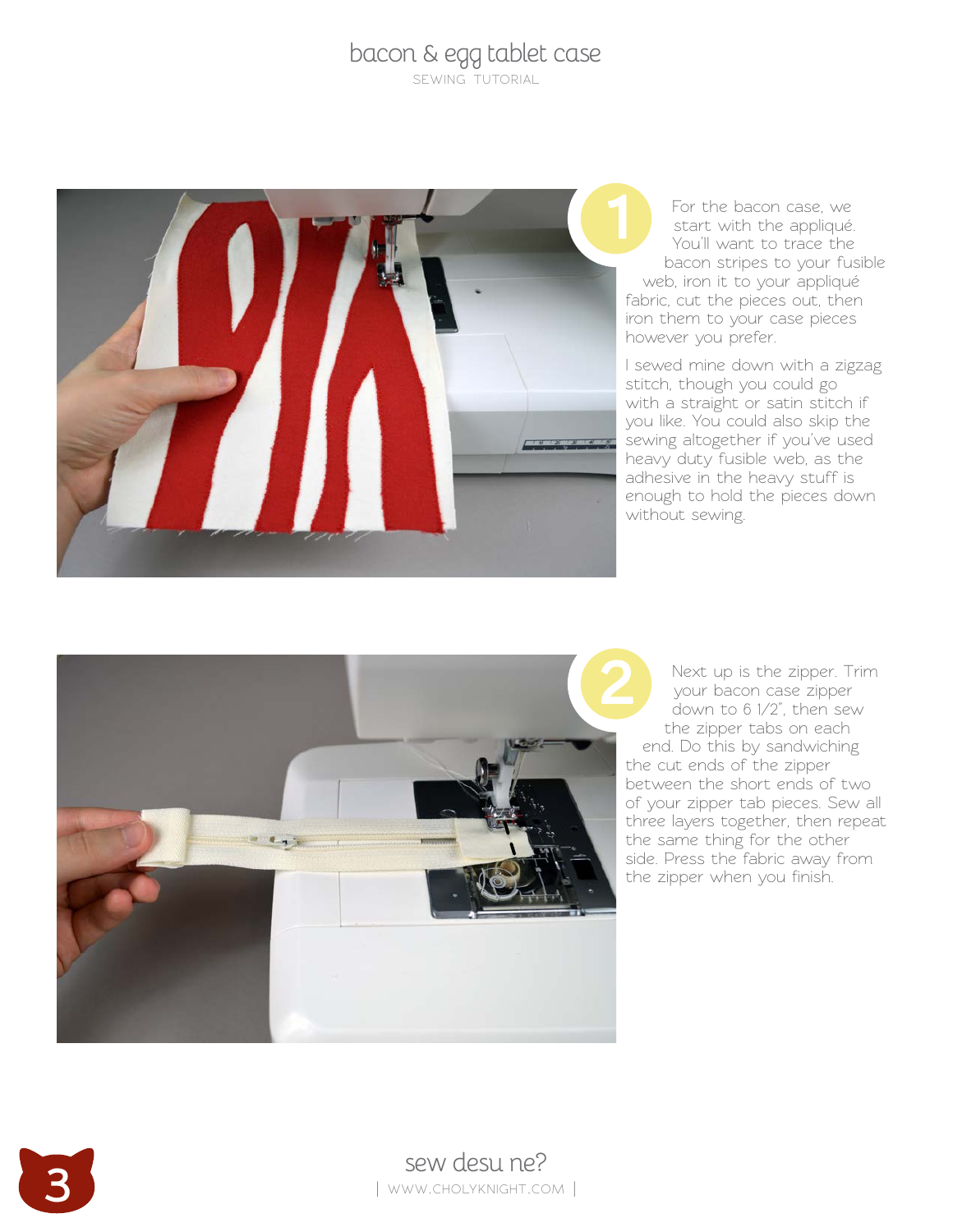sewing tutorial

With the zipper all ready to go, you can then sew it to your case fabrics. Sand wich the zipper between one of the outer case pieces and one of the lining pieces, lining up the raw edge with the zipper tape. Sew all the layers together with a 1/4" seam allowance. Press the fabric away from the zipper, then repeat this with the other side of the zipper tape and the remaining case fabrics – that's the step you see here.



Layer all the case fabrics together with lining fabrics facing inward and outer fabrics facing outward – everything should be arranged as if the case were finished. Pin the edges together as precisely as you can, then sew the layers together with a medium width zigzag; a seam allowance at about 1/8". Go around the perim eter of the case, then clip any excess fabric along the sides, bottom, and corners when you finish.



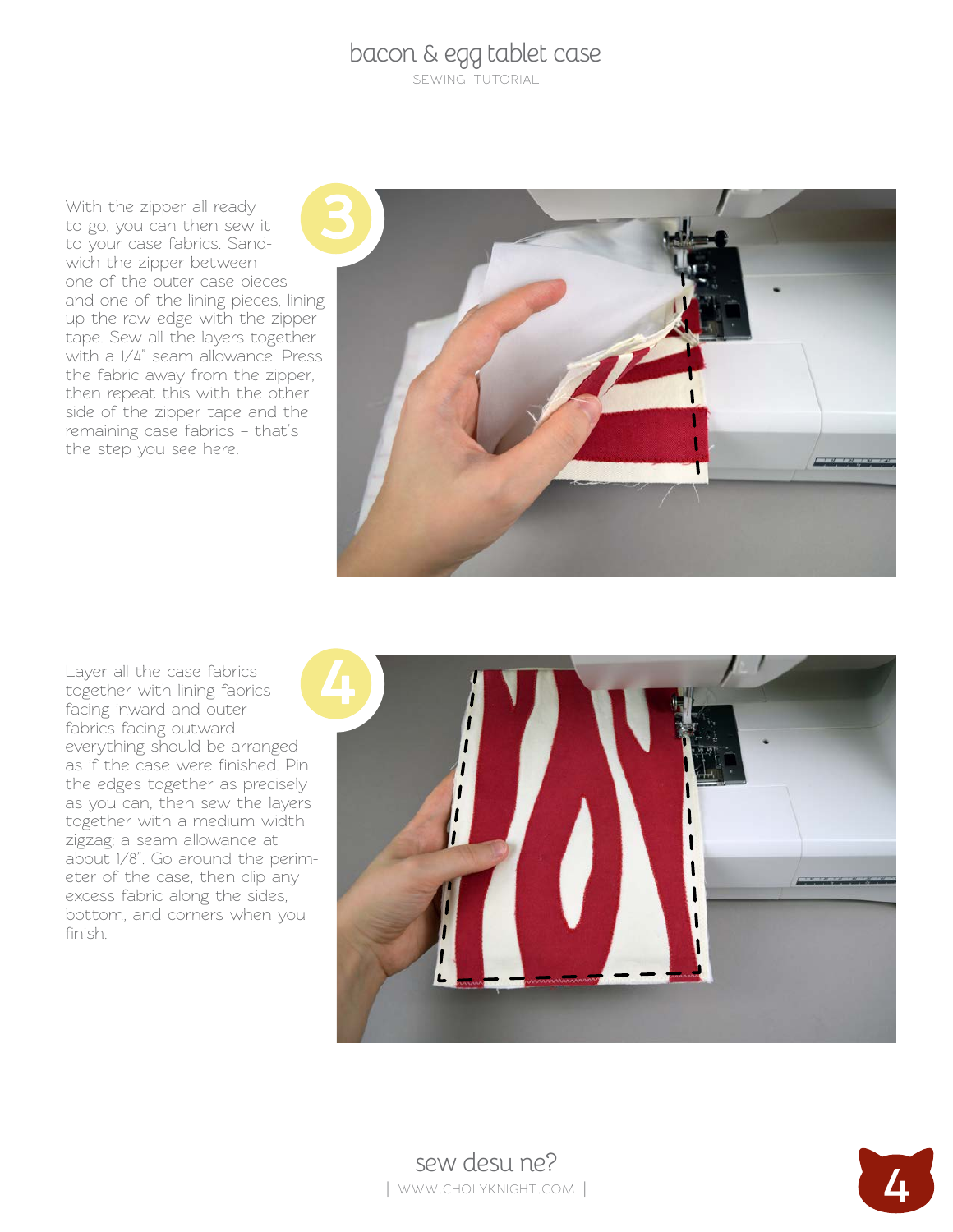sewing tutorial



To complete the French seam, turn the whole case right side out and press it flat. The goal here is to sew a scant 3/8" seam that will encase your previous seam allowance, so it can be a bit tricky to make sure that seam is completely covered. Once you're sure you have it, sew along the perimeter of the case as before, and that finishes the bacon!



For the egg pouch, you'll need to prepare the zipper as before in step 2. Trim your zipper to 4" long and sew the zipper tabs on the ends just like with the bacon case.

**5** sew desu ne?<br>I www.cholyknight.co | www.cholyknight.com |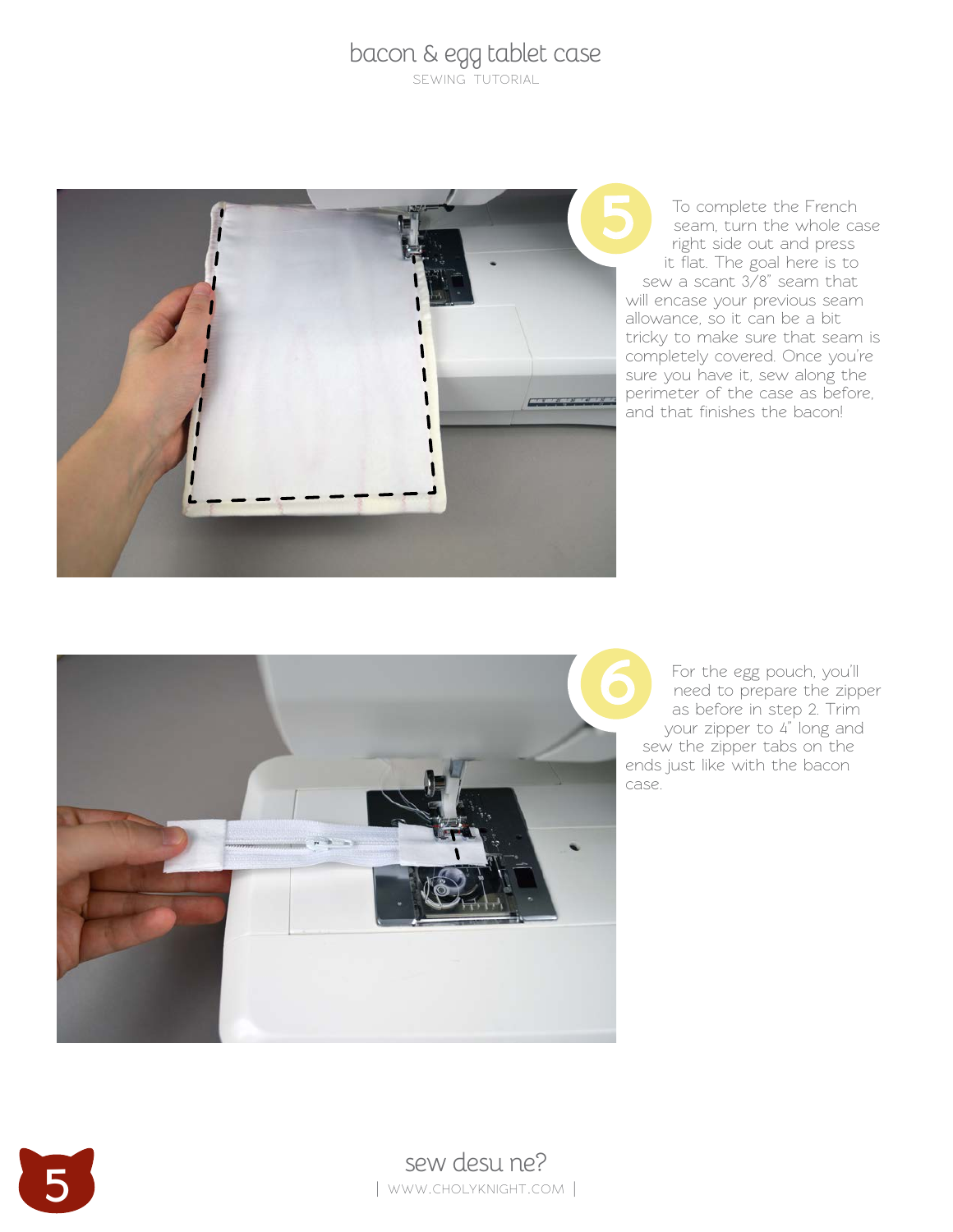sewing tutorial

Apply and sew the egg yolk appliqué onto the egg pouch front just as in step 1 with the bacon case.



The back of the egg pouch is made from sewing two halves together with the zipper in between. To get this right, sandwich the zipper between the egg pouch back (left) outer and lining pieces, then sew the three layers together. When you finish, repeat this with the other side of the zipper tape and the egg pouch back (right) pieces. Press the fabrics away from the zipper.



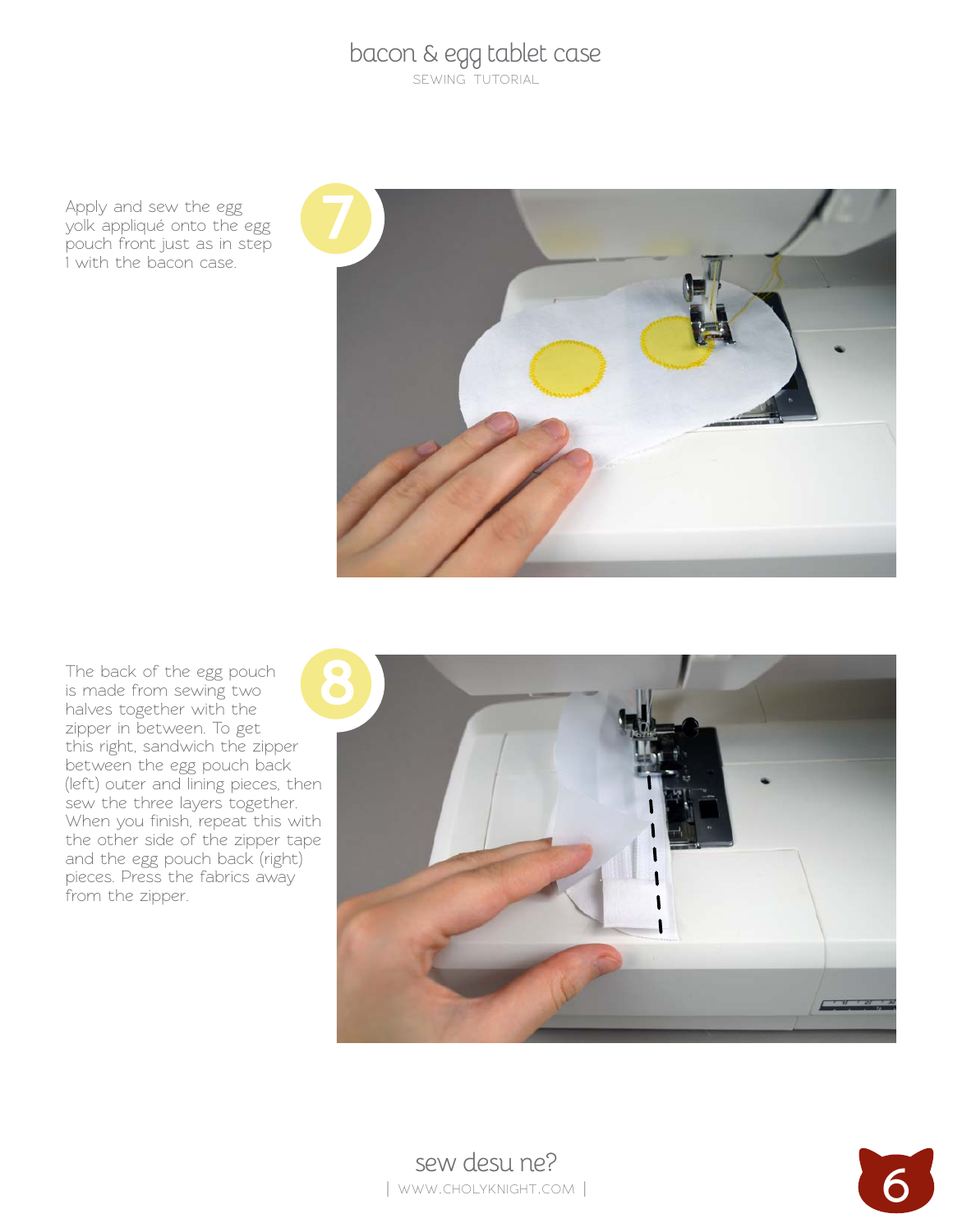sewing tutorial



The rest of the egg pouch is completed very similarly to the bacon case. Layer the remaining pieces of the egg pouch as follows: pouch back (lining side up), front lining (wrong side up), and pouch front (sunny right side up). Pin all those layers together, then fold your ribbon piece in half and line up the raw edge along the side of the pouch where the pattern indicates. Zigzag around the entire perimeter just like with the bacon case.



To finish, turn the egg right side out and sew around the perimeter again, encasing the previous seam. Now your egg pouch is complete! Simply use the lanyard to attach it to the bacon case zipper and YOU'RE DONE!

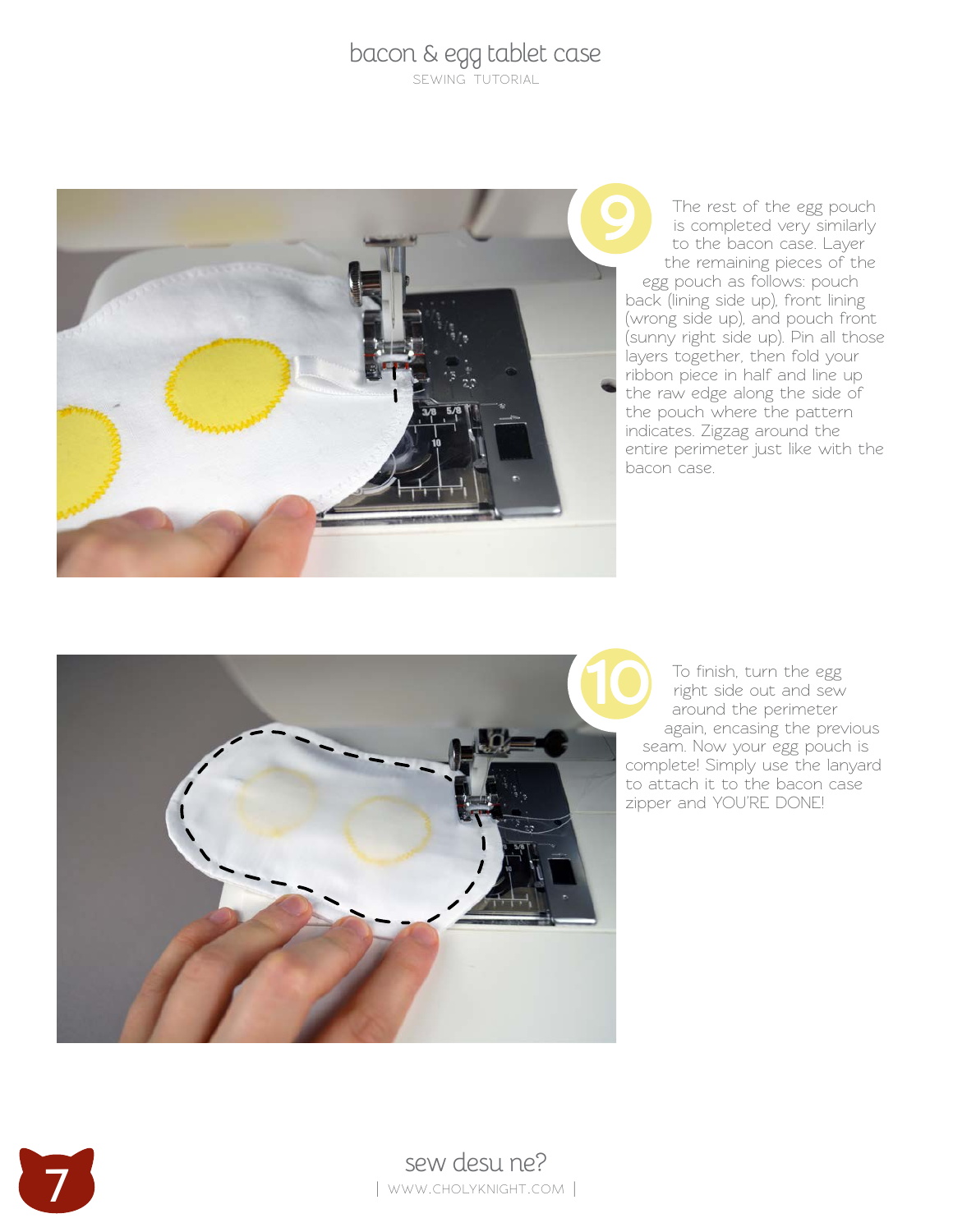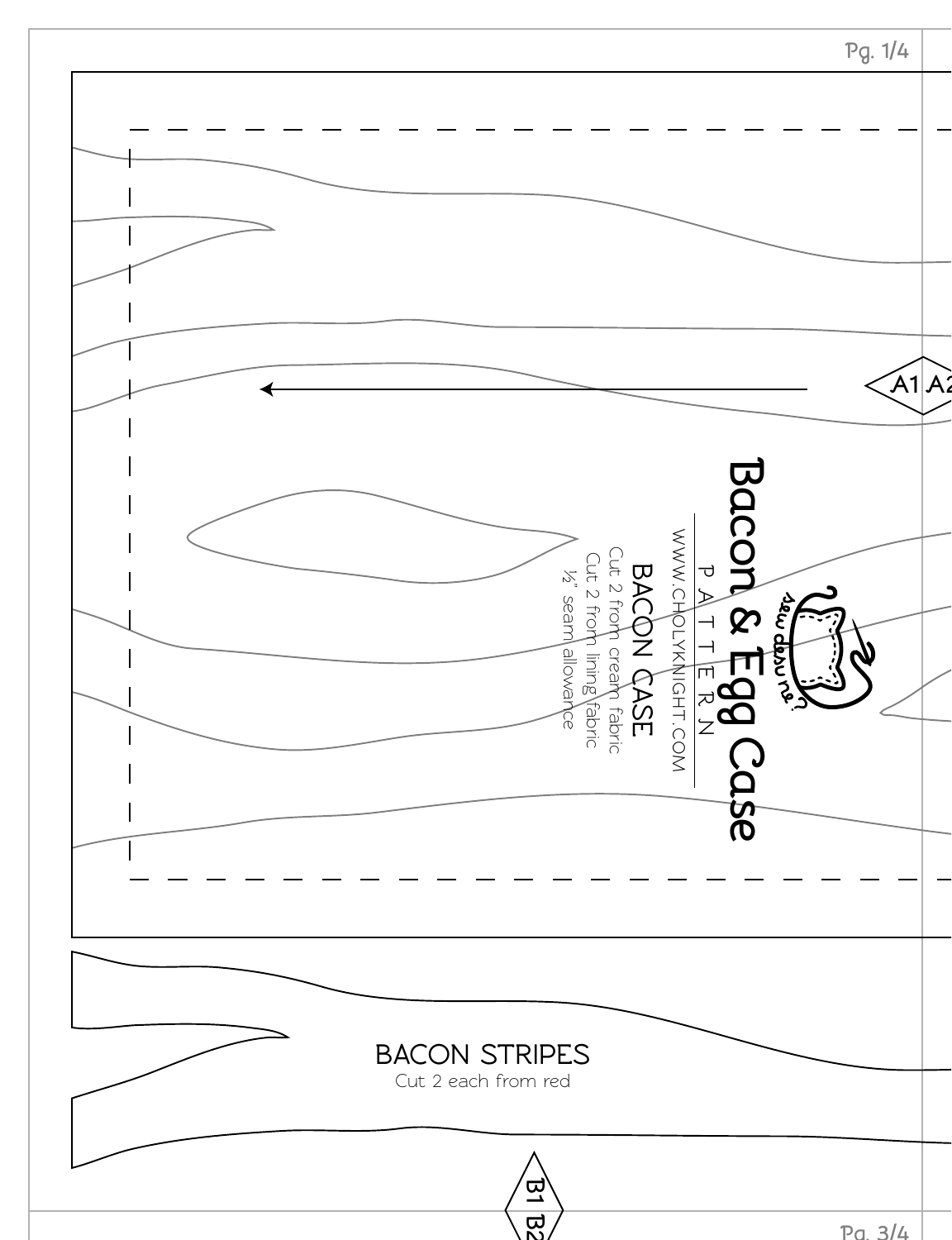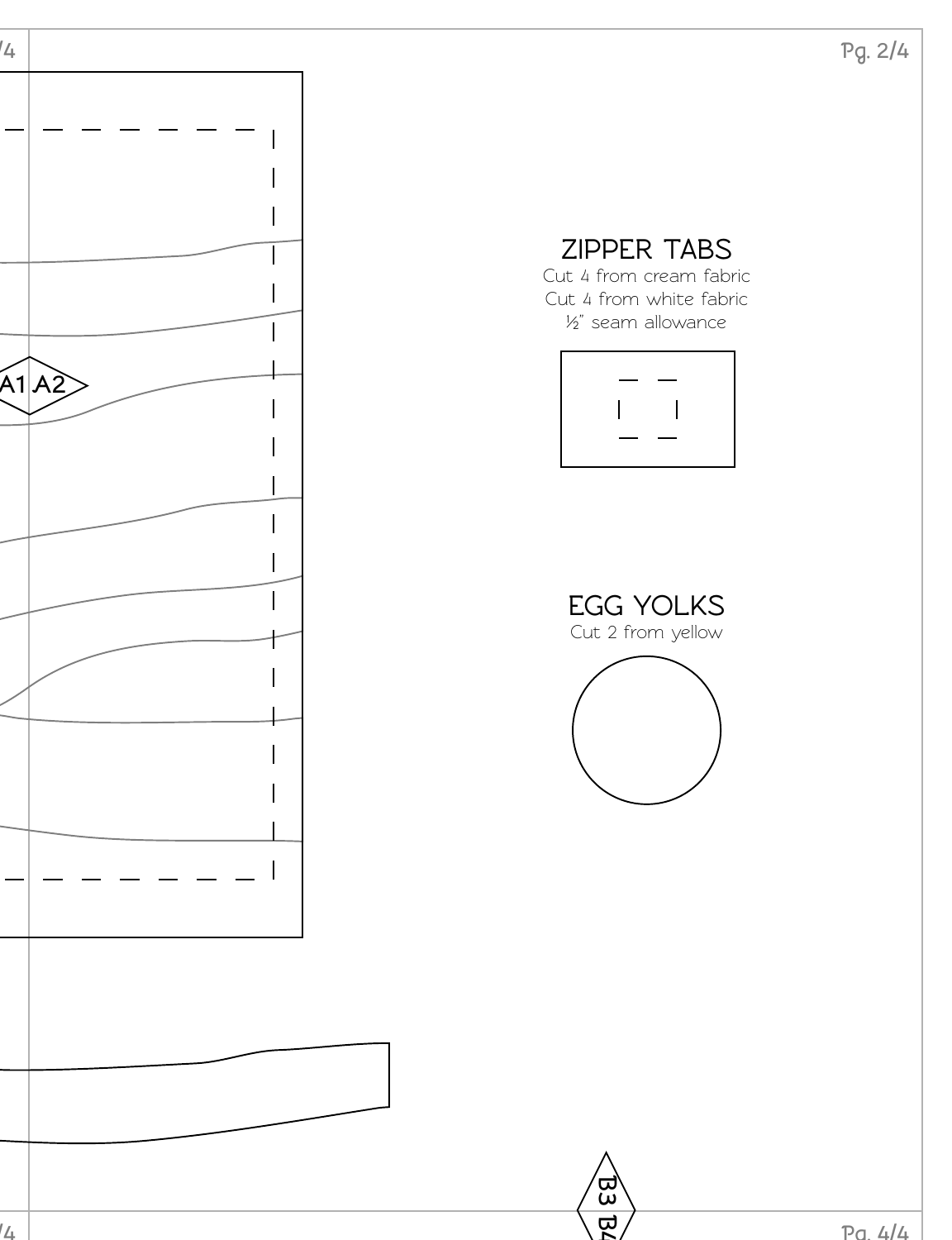